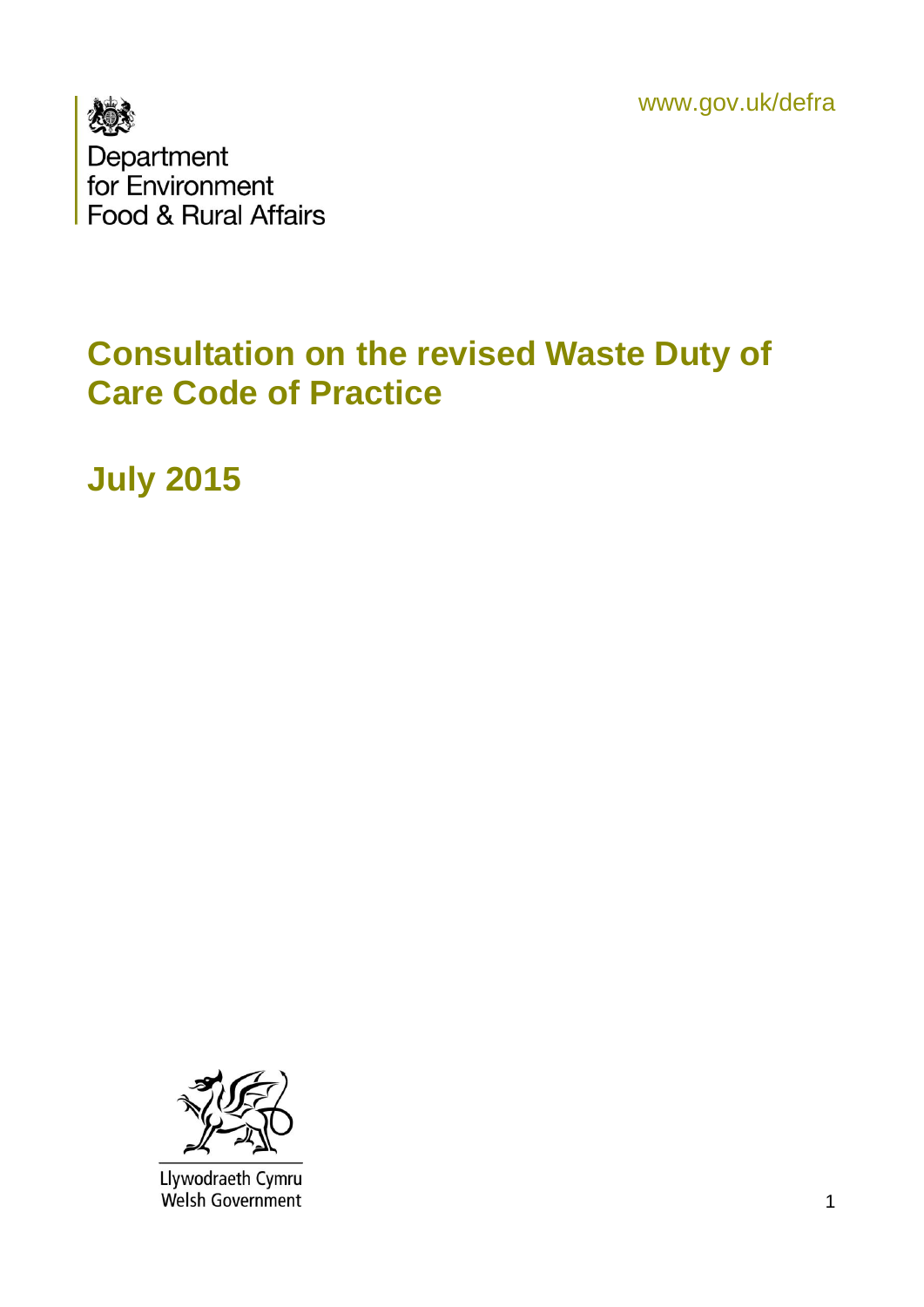

© Crown copyright 2015

You may re-use this information (excluding logos) free of charge in any format or medium, under the terms of the [Open](http://www.nationalarchives.gov.uk/doc/open-government-licence/version/3/) Government Licence v.3. To view this licence visit Open [Government Licence](http://www.nationalarchives.gov.uk/doc/open-government-licence/version/3/) or email [PSI@nationalarchives.gsi.gov.uk](mailto:PSI@nationalarchives.gsi.gov.uk) 

This publication is available at [www.gov.uk/government/publications](http://www.gov.uk/government/publications) and [www.wales.gov.uk](http://www.wales.gov.uk/)

This publication is also available on the consultation tab on the Government websites at: [www.gov.uk/defra](http://www.gov.uk/defra) and http://gov.wales/consultations/?lang=en

Any enquiries regarding this document/publication should be sent to:

England **Defra** Waste Regulation and Crime Area 2B Nobel House 17 Smith Square, London SW1P 3JR [wastedutyofcare@defra.gsi.gov.uk](mailto:wastedutyofcare@defra.gsi.gov.uk)

Or

Wales **Department for Natural Resources**  Waste & Resource Efficiency Division Welsh Government Cathays Park **Cardiff** CF10 3NQ [waste@wales.gsi.gov.uk](mailto:waste@wales.gsi.gov.uk)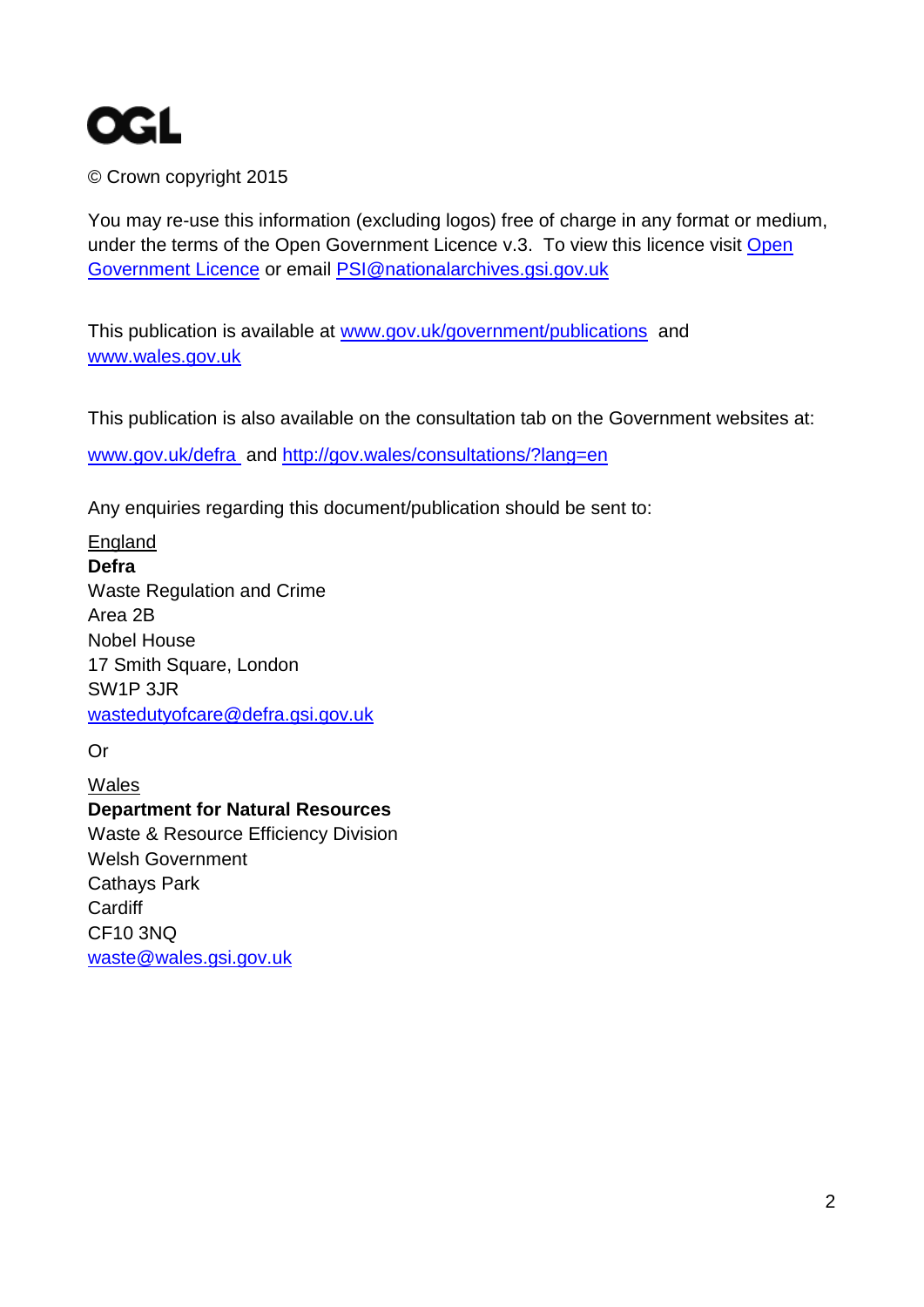#### **Contents**

| $\mathbf{1}$   |              |  |
|----------------|--------------|--|
| $\overline{2}$ |              |  |
| 3              |              |  |
| $\overline{4}$ |              |  |
| 5              |              |  |
|                |              |  |
|                | b)           |  |
|                | $\mathsf{C}$ |  |
|                | d)           |  |
| 6              |              |  |
|                |              |  |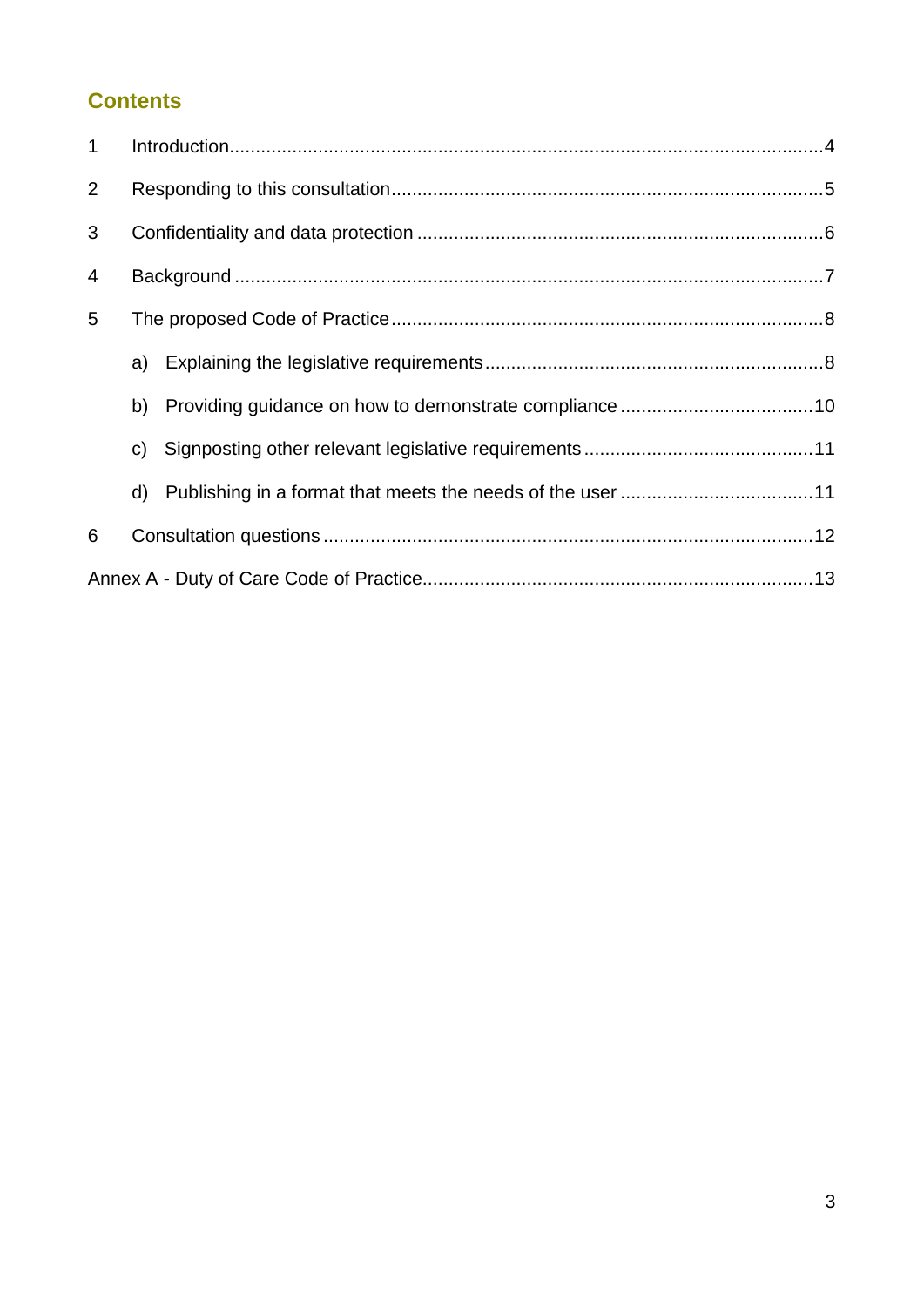# <span id="page-3-0"></span>**1 Introduction**

- 1.1 The UK and Welsh Governments are seeking views, through this consultation, on the revised duty of care Code of Practice and invite comments on whether it offers clear, fit for purpose and practical guidance to holders of waste. The Code of Practice can be found at **Annex A**.
- 1.2 The Duty of Care is a legal requirement for those dealing with certain kinds of waste to take all reasonable steps to keep it safe and is set out in [section 34 of the](http://www.legislation.gov.uk/ukpga/1990/43/section/34)  [Environmental Protection Act 1990](http://www.legislation.gov.uk/ukpga/1990/43/section/34) (EPA). It applies to anyone who is a holder of household, industrial and commercial waste, also known as controlled waste.
- 1.3 A 'code of practice' is an authoritative statement of practice and differs from legislation in that it offers guidance rather than imposing requirements.
- 1.4 The Code of Practice is admissible in evidence and courts must take it into account in legal proceedings where it is relevant to issues in the case.
- 1.5 The Code of Practice provides guidance only in relation to current legislation; there are no plans to amend the duty of care itself and the revised guidance will have no new impact on businesses so an impact assessment is not required.
- 1.6 Section 34(7) of the EPA requires the Government to consult with persons and bodies, representative of the interests concerned, before issuing a Code of Practice.
- 1.7 Groups expected to have an interest in this consultation are: waste producers, waste managers, waste carriers, waste brokers, waste dealers, regulators, local authorities, professional and membership organisations, agencies/public bodies, the business/private sector, consultants and charity/voluntary organisations.
- 1.8 This consultation and descriptions of law relate to England and Wales only.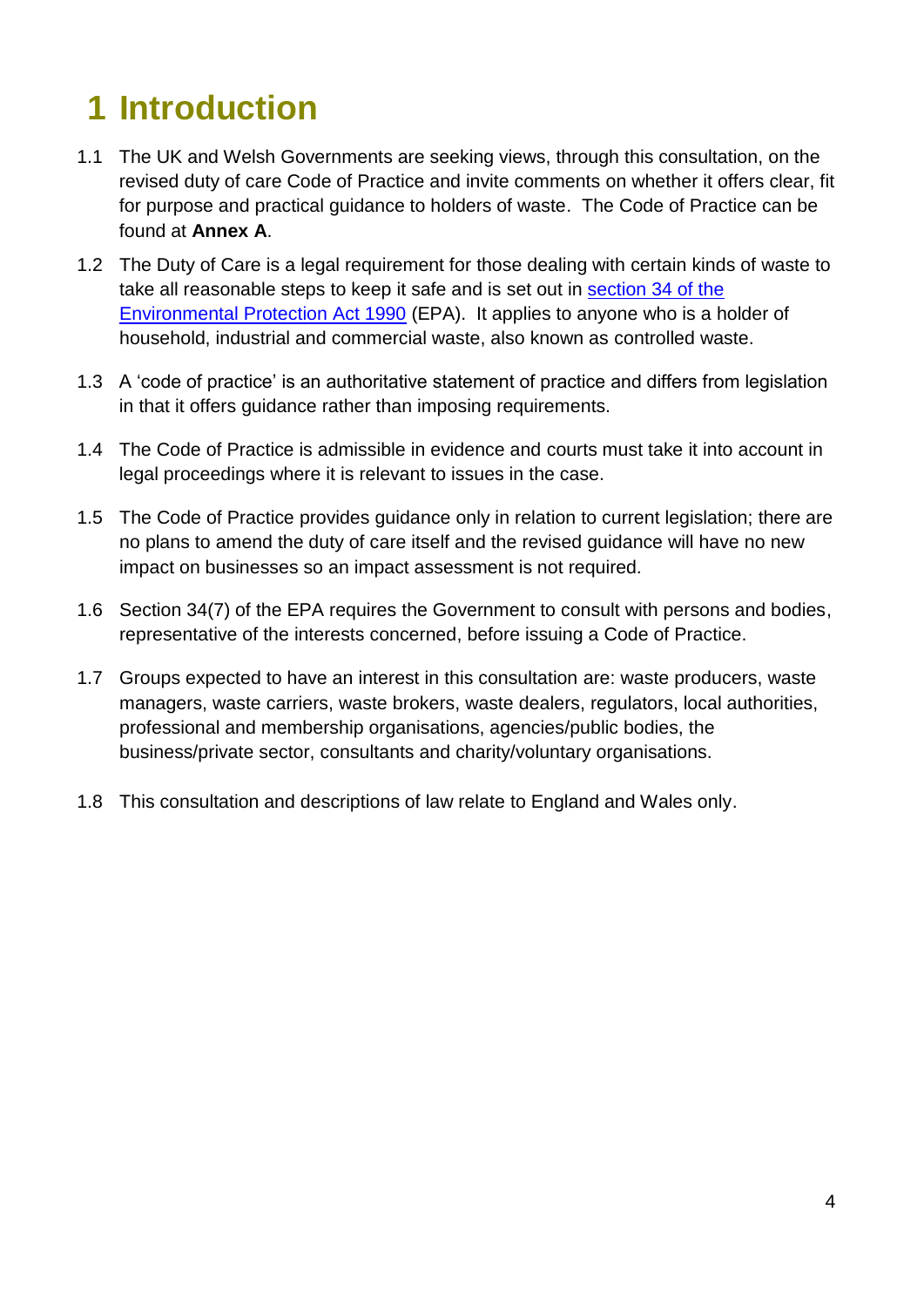### <span id="page-4-0"></span>**2 Responding to this consultation**

2.1 This consultation will run for 8 weeks from  $27<sup>th</sup>$  July 2015 to  $21<sup>st</sup>$  September 2015.

**Please respond to this consultation using the [citizen space](file://SAMVW3-FILE03/common_ADH327FS/RESOURCE_ASD/Cross%20Cutting/Regulation%20&%20Crime/Waste%20Crime/Duty%20of%20Care/DoC%20Code%20of%20Practice%20Revision/Consultation%202015/citizen%20space%20consultation%20system) consultation system [\(https://consult.defra.gov.uk/waste/the-revised-waste-duty-of-care-code-of](https://consult.defra.gov.uk/waste/the-revised-waste-duty-of-care-code-of-practice)[practice\)](https://consult.defra.gov.uk/waste/the-revised-waste-duty-of-care-code-of-practice).**

2.2 If you wish to respond to the consultation by email or in writing:

Please send responses for England:

By email to: [wastedutyofcare@defra.gsi.gov.uk](mailto:wastedutyofcare@defra.gsi.gov.uk)

Waste Regulation and Crime Defra Area 2B, Nobel House 17 Smith Square London SW1P 3JR

Please send responses for Wales:

By email to: [waste@wales.gsi.gov.uk](mailto:waste@wales.gsi.gov.uk)

Waste & Resource Efficiency Division Department for Natural Resources Welsh Government Cathays Park **Cardiff** CF10 3NQ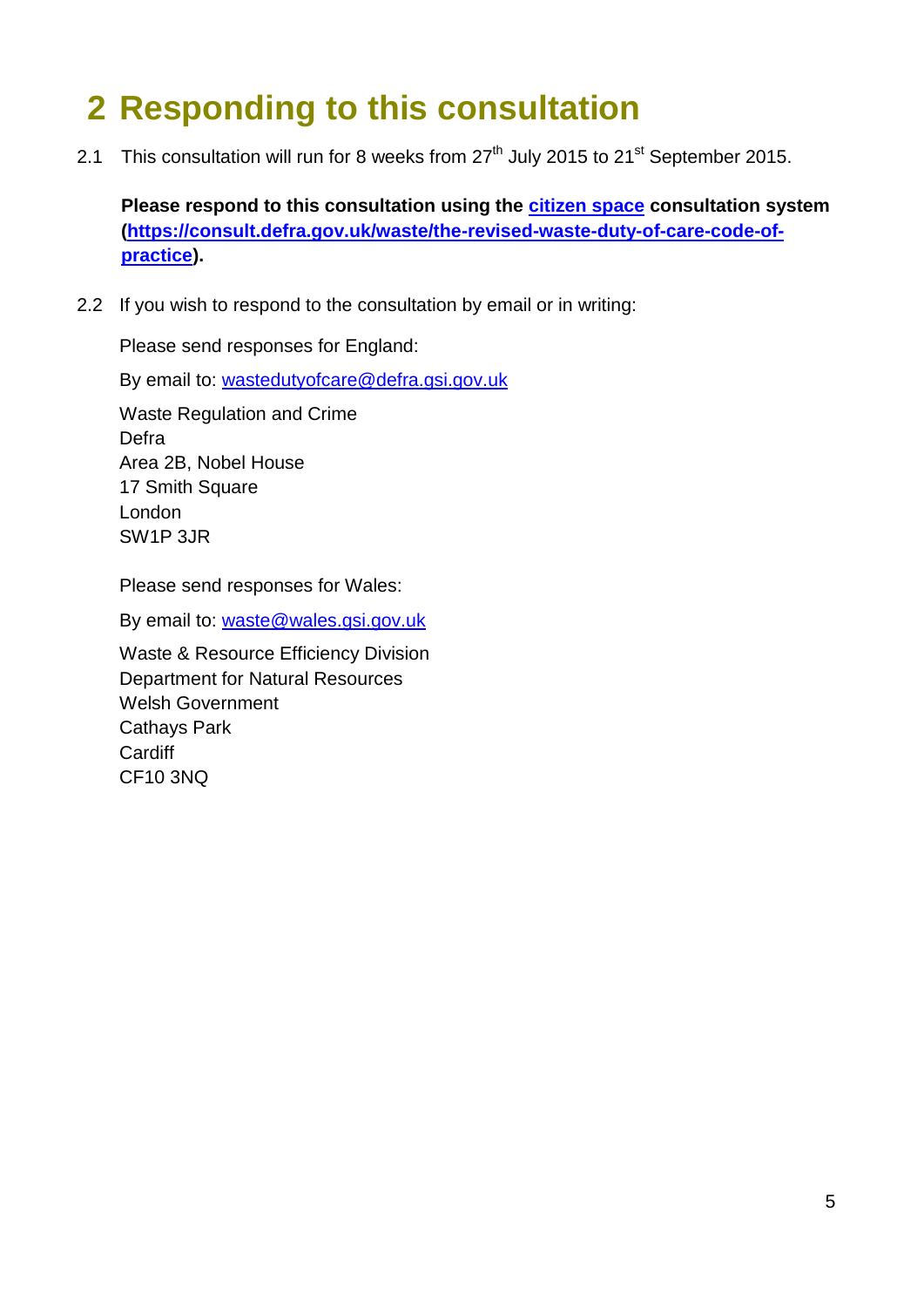## <span id="page-5-0"></span>**3 Confidentiality and data protection**

- 3.1 A summary of the responses to this consultation will be published and placed on the Government websites at [www.gov.uk/defra](http://www.gov.uk/defra) and [www.wales.gov.uk.](http://www.wales.gov.uk/)
- 3.2 The summary will include a list of names and organisations that responded but not personal names, addresses or other contact details. Information provided in response to this consultation document, including personal information, may be subject to publication or release to other parties or to disclosure in accordance with the access to information regimes e.g. Freedom of Information Act 2000 (FOIA) and the Data Protection Act 1998.
- 3.3 If you want information, including personal data, that you provide to be treated as confidential, please say so clearly in writing when you send your response to the consultation why you need to keep these details confidential. If we receive a request for disclosure under the FOIA, we will take full account of your explanation, but we cannot provide an assurance that confidentiality can be maintained in all circumstances. An automatic confidentiality disclaimer generated by your IT system will not, of itself, be regarded as a confidentiality request.
- 3.4 This consultation is being conducted in line with the "Consultation Principles" as set out in the Better Regulation Executive guidance which can be found at <https://www.gov.uk/government/publications/consultation-principles-guidance>

If you have any comments or complaints about the consultation process, please address them to:

Consultation Co-ordinator Room 629 9 Millbank 17 Smith square London SW1P 3JR

Or e-mail: [consultation.coordinator@defra.gsi.gov.uk](mailto:consultation.coordinator@defra.gsi.gov.uk)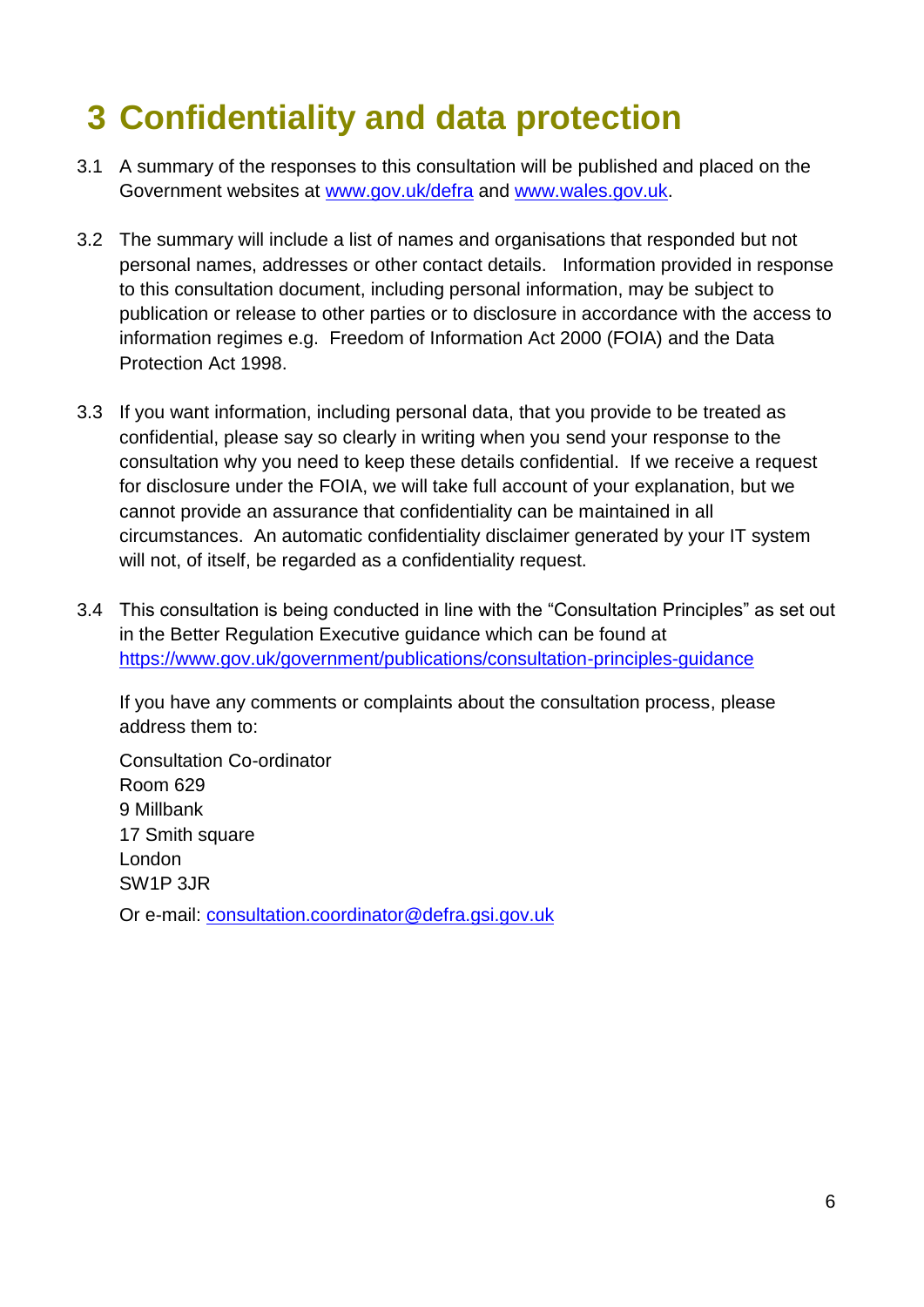# <span id="page-6-0"></span>**4 Background**

- 4.1 The duty of care was established by [Section 34 of the EPA.](http://www.legislation.gov.uk/ukpga/1990/43/section/34) This enshrines in law a set of requirements intended to ensure the safe management of controlled waste by those who produce or are subsequently in legal or physical possession of it.
- 4.2 The purpose of the duty of care requirements is to ensure that waste is dealt with responsibly and described and treated correctly. Compliance with the duty of care helps to prevent waste crime and fly-tipping, which blights the areas where it occurs, can pose a risk to the environment and human health, and affects the livelihoods of those involved in the legitimate waste management industry. Waste crime has been estimated by the Environmental Services Association Education Trust to cost the UK economy £568m per annum.
- 4.3 The current Code of Practice<sup>1</sup> was published in March 1996 and does not reflect a number of important legislative changes relating to the duty of care that have been introduced since then. It is necessary to revise the Code of Practice to reflect these changes and promote awareness of the duty of care requirements.

**<sup>1</sup>**Waste Management, The Duty of Care, A Code of Practice", ISBN 0-11-753210-X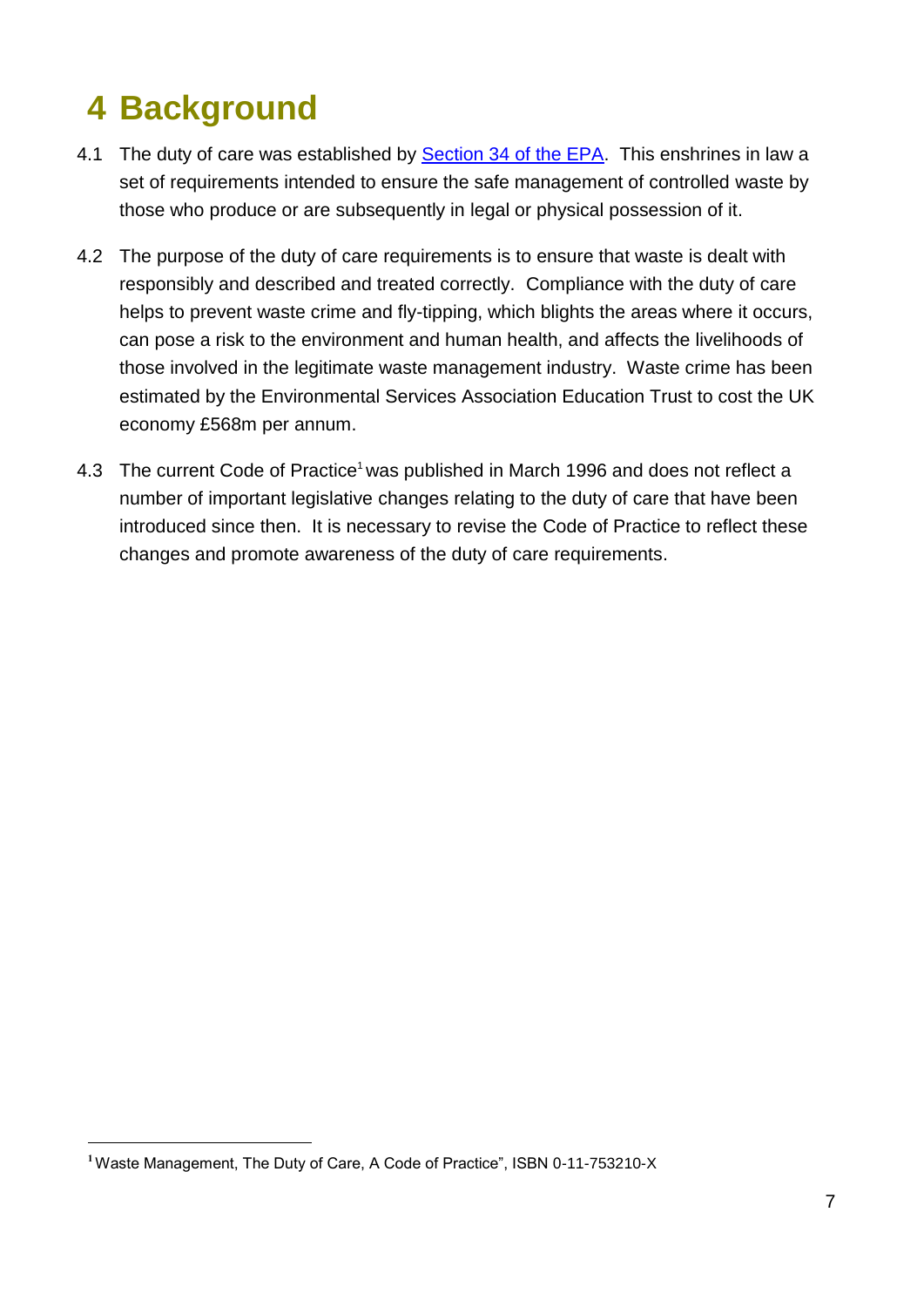## <span id="page-7-0"></span>**5 The proposed Code of Practice**

- 5.1 The purpose of the Code of Practice is to give simple, clear and practical guidance on what those who import, produce, carry, keep, treat or dispose of controlled waste have to do to fulfil their legal duty of care obligations.
- 5.2 In revising the Code of Practice we have tried to:
	- a) explain the legislative requirements of the duty of care, and make clear who and what they apply to;
	- b) provide guidance so that each user understands how to demonstrate compliance with the duty of care;
	- c) signpost other legislative requirements that apply to the management of waste and must be complied with alongside the duty of care in particular circumstances; and
	- d) publish in a format that meets the needs of the user.

### <span id="page-7-1"></span>**a) Explaining the legislative requirements**

- 5.3 The Code of Practice sets out the scope of the duty of care in terms of what waste it covers and whom it applies to. Under section 34 of the EPA, the Code of Practice concerns the duty of care for controlled waste only. It does not deal with the duty of care for extractive waste which is similar in many respects but does have some differences.
- 5.4 The Code of Practice deals with whether the duty of care still applies to a waste producer or other waste holder once they have transferred the waste to another person. Article 15 of the Waste Framework Directive<sup>2</sup> requires waste producers' and other waste holders' to take responsibility for managing waste. The Code of Practice outlines how to demonstrate compliance with this aspect of the duty of care.
- 5.5 The duty of care places five distinct requirements on those who manage controlled waste. Section 3 of the Code of Practice is structured to follow the order of the requirements as they are set out in the EPA.
- 5.6 Since the current Code of Practice was published in 1996, there have been a number of changes to both domestic and European legislation that relate to the duty of care. The Code of Practice reflects these changes including:
	- **the waste hierarchy** Article 4 of the Waste Framework Directive sets out five ways of dealing with waste, ranked according to environmental impact. Waste holders are required to take all reasonable measures to apply the waste hierarchy as a priority order when waste is transferred to another person. A declaration is

**<sup>2</sup>** Directive 2008/98/EC of the European Parliament and of the Council on waste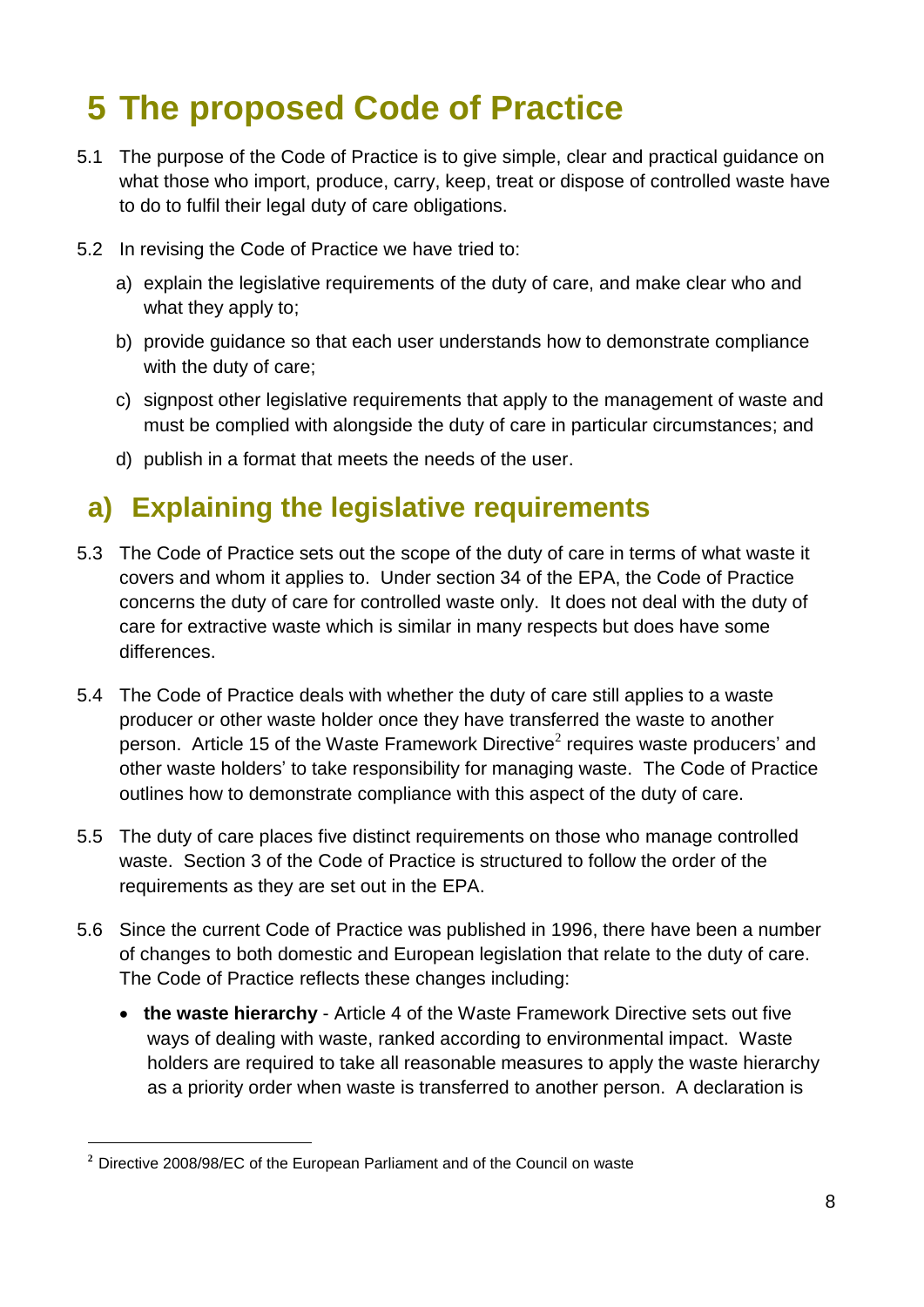required on your waste transfer information or hazardous waste consignment notes that you have complied with this duty.

- **basic characterisation requirements** If waste must be disposed of in a landfill it has to be characterised in accordance with the Landfill Directive<sup>3</sup> and Council Decision<sup>4</sup> to ensure that waste management operators fully understand the nature of the wastes they will be receiving.
- **waste transfer information** Those who transfer and handle waste now have the ability to record waste transfer information on alternative documents such as invoices, orders or receipts; or electronically, for example through the electronic duty of care system [\(www.edoconline.co.uk\)](http://www.edoconline.co.uk/).
- **Household waste duty of care** Section 34 of the EPA imposes a duty of care on householders, in line with the requirements of the Waste Framework Directive for waste producers to have their waste handled by an authorised person. This is a more limited duty compared to that placed on businesses. It requires householders to ensure they pass their domestic waste to someone authorised to take it (e.g. the Council's waste collection service) but does not require them to complete waste transfer notes.
- **Q1.** Does the revised Code of Practice clearly set out the scope of the duty of care requirements under Section 34 of the EPA? (Yes/No)
- **Q2.** Does the revised Code of Practice help you to understand how long the duty of care applies for? (Yes/No)
- **Q3.** Does the revised Code of Practice clearly explain what the legislative requirements of the duty of care are? (Yes/No)
- **Q4.** Do you have any comments to support your answer to questions 1-3?

<sup>&</sup>lt;sup>3</sup> The Council Directive 1999/31/EC on the landfill of waste

<sup>&</sup>lt;sup>4</sup> The Council Decision establishing criteria and procedures for the acceptance of waste at landfills pursuant to Article 16 and Annex II to Directive 1999/31/EC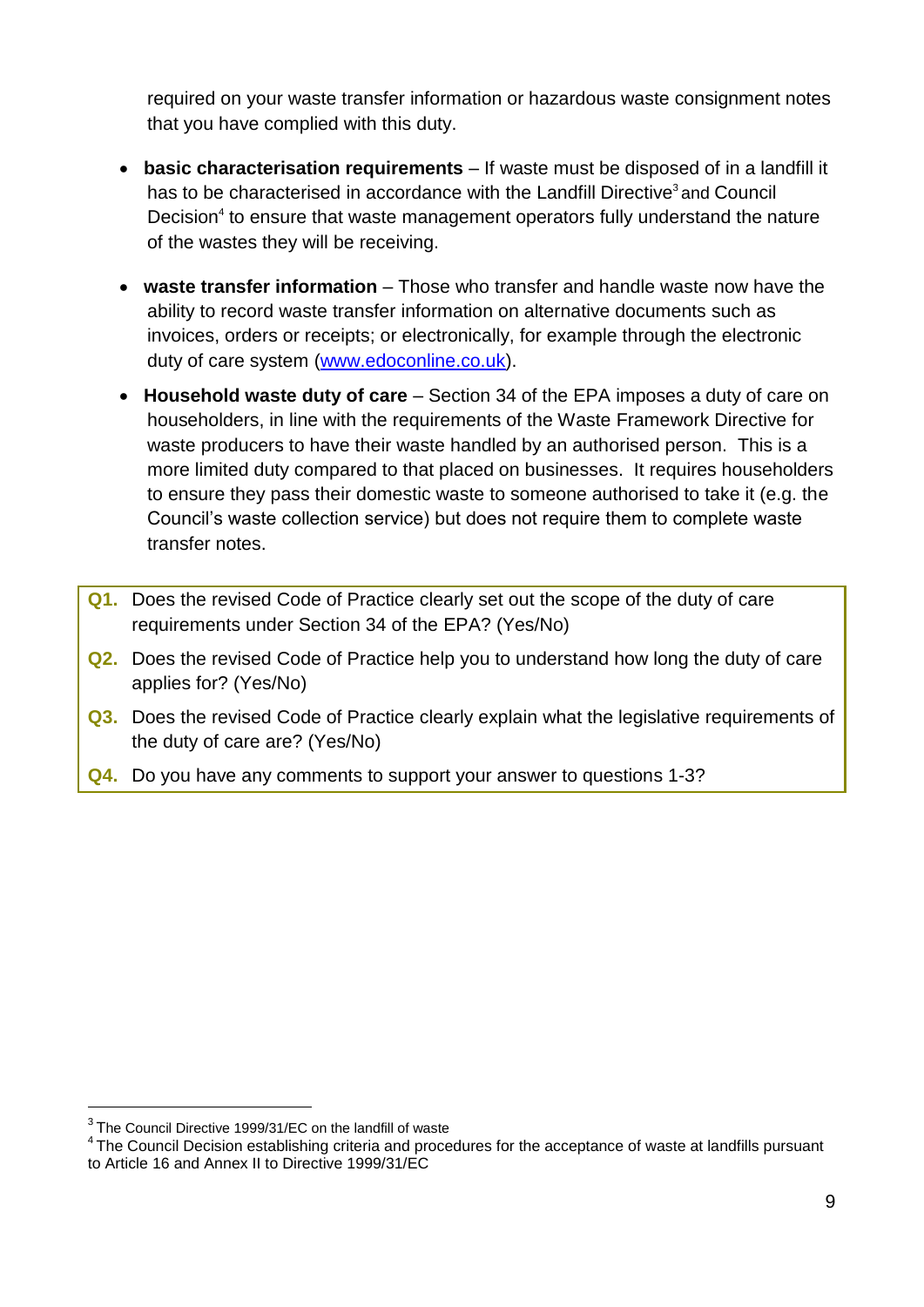### <span id="page-9-0"></span>**b) Providing guidance on how to demonstrate compliance**

- 5.7 The revised Code of Practice reflects the UK Government's smarter guidance policy. This means minimising the length of guidance, removing best practice examples (as government is rarely uniquely placed to do this) and removing duplication within and across documents. The new approach to government guidance is intended to make it simpler, quicker and clearer for users to know what they need to do.
- 5.8 We have, as far as possible, tried to accommodate views expressed by respondents in response to previous consultations on the Code of Practice in 2008<sup>5</sup> and the revised Code of Practice in 2009.
- 5.9 Responses to those consultations indicated that each group affected by the Code of Practice (householders, waste carriers and brokers, etc.) wanted to be clear on what their obligations were without having to read about requirements that did not affect them.
- 5.10 Having reviewed different ways of structuring and presenting the Code of Practice, we have concluded that setting out the requirements of the duty of care as they apply to each type of waste holder introduces significant duplication of material. It also risks diluting the message that all the requirements of the duty of care apply to all waste holders. For these reasons, we have concluded that the revised Code of Practice should be concise, providing a single and consistent point of reference for all waste holders.
- 5.11 The revised Code of Practice provides some general and high level guidance on the types of actions that waste producers and other waste holders can take to help demonstrate that they are complying with their duty of care.
- 5.12 We recognise that this guidance is a starting point only and there is considerable room for waste holders to take other steps to demonstrate that they are complying with their duty of care. If you think there is further simple, short and clear guidance material that could be added to the revised Code of Practice, please let us know in your response to this consultation.
- **Q5.** Does the revised Code of Practice help you to understand what actions you need to take to meet your duty of care? (Yes/No)
- **Q6.** Do you have any comments to support your answer to question 5?

**<sup>5</sup>** [http://webarchive.nationalarchives.gov.uk/20081023131051/http:/defra.gov.uk/corporate/consult/waste](http://webarchive.nationalarchives.gov.uk/20081023131051/http:/defra.gov.uk/corporate/consult/waste-controls/)[controls/](http://webarchive.nationalarchives.gov.uk/20081023131051/http:/defra.gov.uk/corporate/consult/waste-controls/)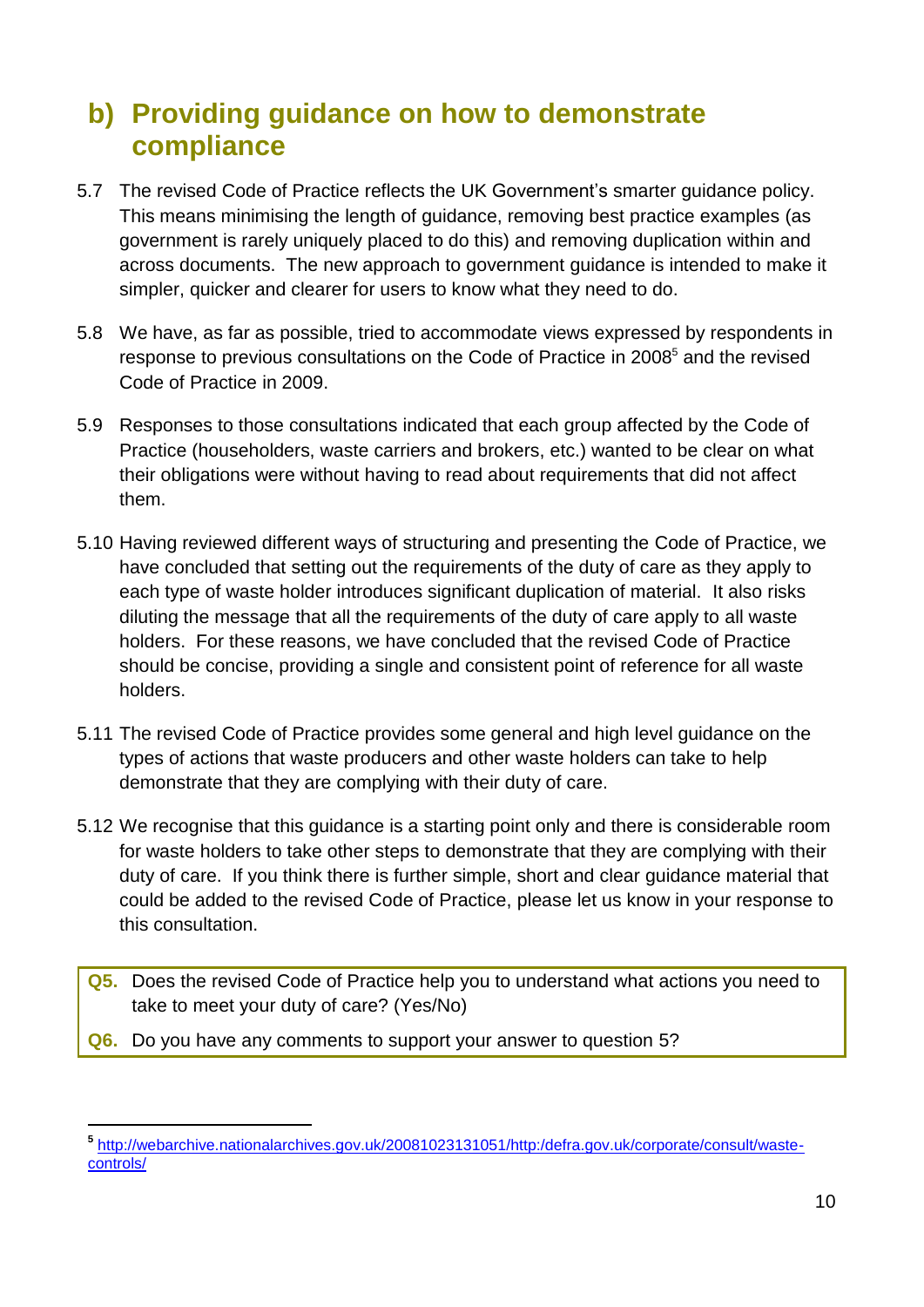### <span id="page-10-0"></span>**c) Signposting other relevant legislative requirements**

- 5.13 The duty of care is part of a wider regulatory framework for waste. We have signposted to other current guidance on waste management legislative requirements that must be complied with alongside the duty of care in particular circumstances. This is set out in section 4 of the revised Code of Practice.
	- **Q7.** Is the signposting of other relevant legislative requirements in section 4 useful? (Yes/No)
	- **Q8.** Do you have any comments to support your answer to question 7?

#### <span id="page-10-1"></span>**d) Publishing in a format that meets the needs of the user**

5.14 Government guidance is accessed from the Gov.UK website. Users are increasingly accessing guidance on computers, tablets and smartphones so it is designed to be read online. To meet this standard, the Code of Practice will be published in html (web format) and will link to other relevant information and guidance. The html format is printable if required; see the [biodiesel quality protocol](https://www.gov.uk/government/publications/biodiesel-quality-protocol) as an example.

**Q9.** How do you plan to use the revised Code of Practice - will you print it as a hardcopy or are you more likely to access it online?

**Q10.** Do you have any suggestions regarding how to ensure the format of the revised Code of Practice best meets your needs?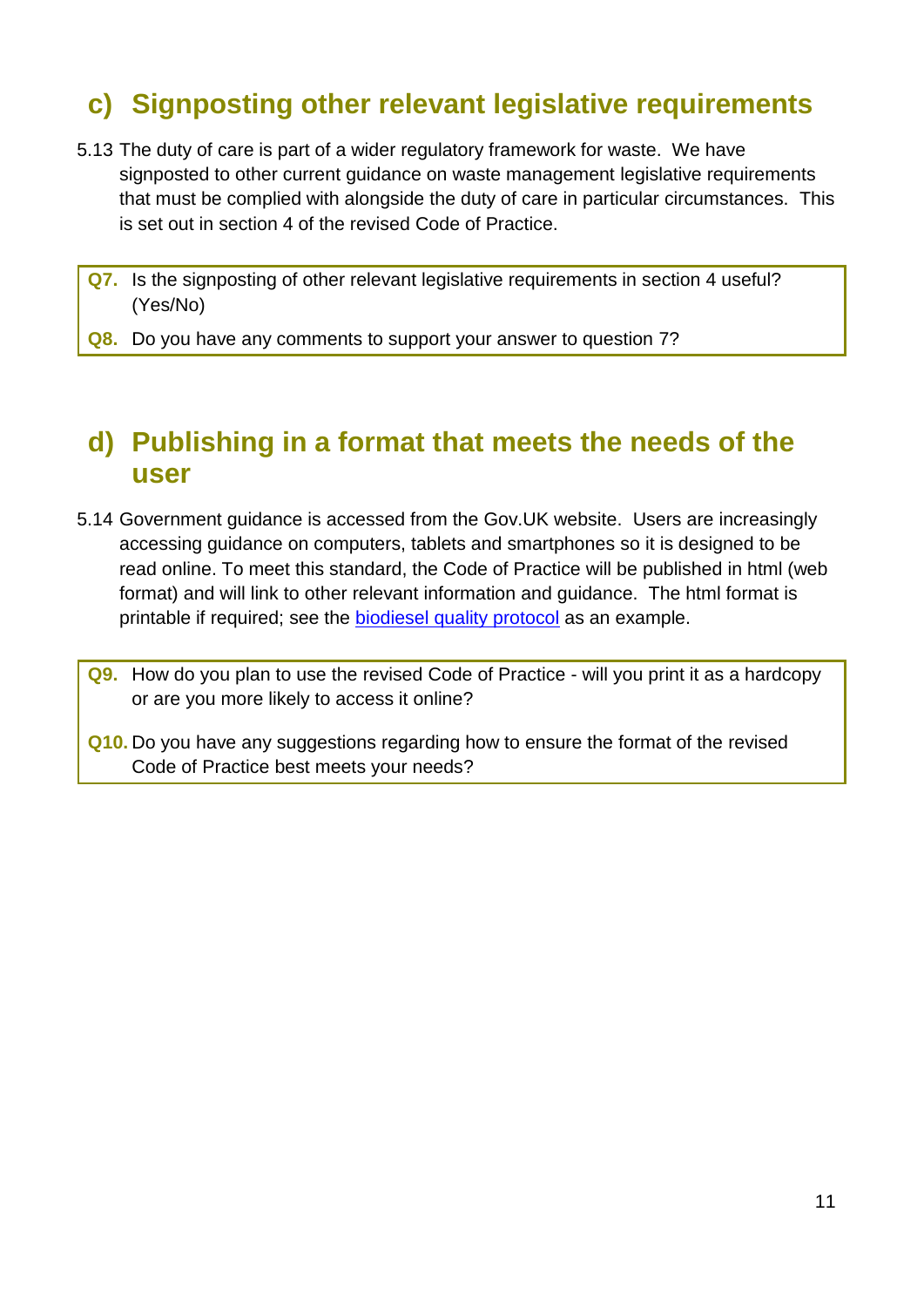### <span id="page-11-0"></span>**6 Consultation questions**

- **Q1.** Does the revised Code of Practice clearly set out the scope of the duty of care requirements under Section 34 of the EPA? (Yes/No)
- **Q2.** Does the revised Code of Practice help you to understand how long the duty of care applies for? (Yes/No)
- **Q3.** Does the revised Code of Practice clearly explain the legislative requirements of the duty of care? (Yes/No)
- **Q4.** Do you have any comments to support your answer to questions 1-3?
- **Q5.** Does the revised Code of Practice help you to understand what actions you need to take to meet your duty of care? (Yes/No)
- **Q6.** Do you have any comments to support your answer to question 5?
- **Q7.** Is the signposting of other relevant legislative requirements in section 4 useful? (Yes/No)
- **Q8.** Do you have any comments to support your answer to question 7?
- **Q9.** How do you plan to use the revised Code of Practice will you print it as a hardcopy or are you more likely to access it online?
- **Q10.** Do you have any suggestions regarding how to ensure the format of the revised Code of Practice best meets your needs?